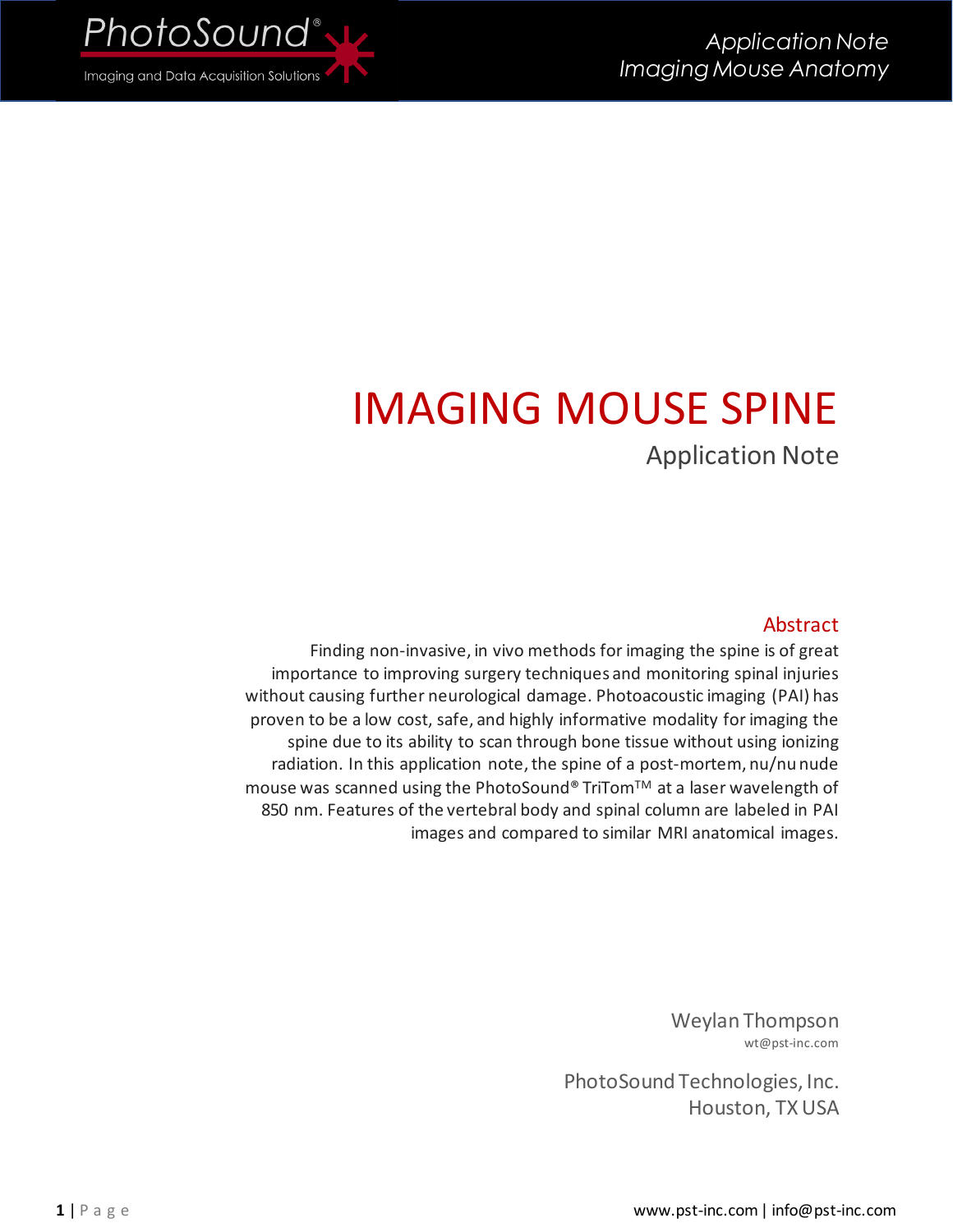# Introduction

Conventional MRI of a mouse's spine [\(Figure 1\)](#page-1-0) provides clear images of internal anatomy. The benefits of a photoacoustic imaging (PAI) approach are a wide variety of commercial contrasts and lower costs [\[1\].](#page-2-0) Using the TriTomTM imaging platform, PAI data can be acquired and used to reconstruct 3D volumes of mouse anatomy.



*Figure 1: Axial view MRI of a mouse's spine. (1) Thoracic part of spinal cord; (10) vertebral body; (17) thoracic aorta; (18) M. spinalis et semispinalis thoraci[s \[3\].](#page-2-1)*

# <span id="page-1-0"></span>Materials and Methods

#### Mouse Model

A post-mortem female nu/nu nude mouse (Charles [River Laboratories,](https://www.criver.com/products-services/find-model/nunu-nude-mouse?region=3611) Wilmington, MA) was scanned. The mouse was previously used in a cancer metastasis study; thus, there is a primary tumor at the right 4<sup>th</sup> mammary fat pad with malignant cells in the lymphatic system.

#### Imaging

The imaging platform was filled with water in the imaging chamber at temperature  $T = 25.0 \pm 0.5$  °C. The mouse subject was placed into a mouse restrainer. The mouse holder was then mounted onto the rotational stage. Several 3D PAI scans were initiated, each rotating the mouse 360° while acquiring 360±5 frames of PA data at the excitation wavelength of 850 nm.

### PAT Reconstruction

The acquired PA data was reconstructed into 10x10x30 mm volumes with a voxel size of 0.02mm using a filtered back projection method [\[2\].](#page-2-2)

## Results

#### 3D PAT



*Figure 2: PAT 2D slice, axial view, excited by 850 nm. (1) Lumbar part of spinal cord; (2) vertebral body; (3) abdominal aorta; (4) lower portion of kidneys; (5) superficial vessel.*

<span id="page-1-1"></span>The 2D PAT reconstruction slice i[n Figure 2](#page-1-1) shows comparable anatomical structures to the MRI slice in [Figure 1](#page-1-0) (Note: these scans are not from the same mouse). The spinal cord's grey/white matter[\(Figure 2:](#page-1-1)1) is detected inside the vertebral column. A lumbar vertebra [\(Figure 2:](#page-1-1)2) is distinctly visible and matches the shape of an electron microscopy image [\(Figure 3\)](#page-1-2). The aorta has poor PA sensitivity [\(Figure 2:](#page-1-1)3), likely because there is no blood flow in the post-mortem subject.



<span id="page-1-2"></span>*Figure 3: (Left) Ribs attached to thoracic vertebrae, radiography. (Right) Lumbar vertebra, electron microscop[y \[3\].](#page-2-1)*